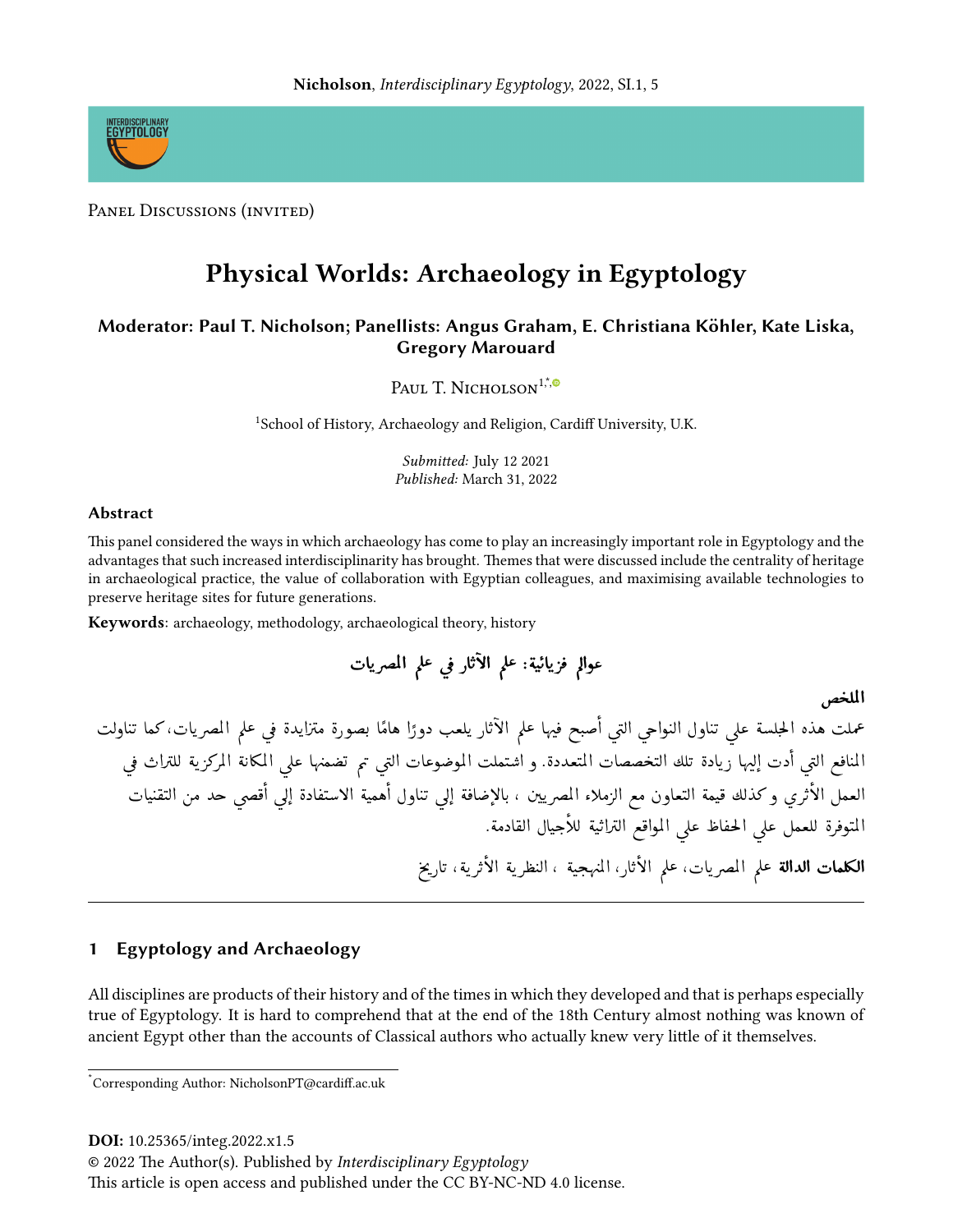The Napoleonic campaigns in Egypt opened the eyes of the world to the glories of ancient Egypt and led to the discovery of the Rosetta Stone. It was the decipherment of the hieroglyphic text on this single monument, in 1822, which many regard as marking the birth of Egyptology as a discipline. Henceforth, it was possible to read about ancient Egypt in the words of the Egyptians themselves. The subject had become an essentially literary and linguistic pursuit from which history could be reconstructed. The subject, as taught in Universities, might sit on its own, with ancient history, or in faculties of Oriental Studies. In so far as excavation was concerned, the primary purpose was to unearth further objects with text that could be used to write history, or which were objet d'art to be admired.

At the same time that Egyptology was developing, so archaeology was coming of age within Europe, and the question of the antiquity of humanity was being settled based, necessarily, on an understanding of stratigraphy and the study of artefacts devoid of any kind of script. The concept of stratigraphy had been borrowed from Geology, itself a relatively new discipline, and the willingness to borrow from other fields of study – to be truly interdisciplinary and integrated - has been a hallmark of archaeology ever since.

There were times when archaeology and Egyptology met, for example General Pitt-Rivers' visit to Egypt in 1881, and more generally the introduction of archaeological techniques by Flinders Petrie and George Reisner. However, into the 1970s, Egyptology continued to be primarily linguistic and though excavation techniques and recording improved they really only began to become the equal of those used in Europe or North America from the 1980s. There were exceptions of course, but the point is that Egyptology and archaeology have only grown together in relatively recent times.

This melding of archaeology and Egyptology has come at a time when the world's cultural heritage is under great threat from development and agricultural expansion and our Egyptian colleagues are continually making new discoveries as a result of such development, as well as from their own research excavations such as those at Saqqara, Giza, and elsewhere.

### 2 An increasingly interdisciplinary field

There are, however, problems which must be addressed. As Egyptology has become more interdisciplinary, so the range of available techniques for recording and data analysis have become greater (see 'Scanning the Horizon' panel summary, this volume (NICHOLSON, [2022\)](#page-3-0). Egyptologists are well aware of the need to use the techniques which are standard in archaeology elsewhere in the world. The use of the surveyor's total station is now common, computerised recording of contexts has been used on some excavations, and digital photography is ubiquitous.

There are, however, techniques whose use is so far uncommon in Egypt and which has led archaeologists from other regions to treat Egyptology as 'old fashioned' and reluctant to take on new methods. Such methods include accelerator mass spectrometry radiocarbon dating, drone photogrammetry, 3D printing of objects, and so on. Köhler rightly noted during the panel discussion that "heritage is at the centre of what all of us, irrespective of nationality, do". We are not only interdisciplinary in our approaches but integrated within our subject and it is to be very much hoped that there can be more integration of Egyptian and foreign scholarship and a sharing of facilities both within Egypt and abroad such that the archaeology of Egypt can enjoy the same status and results as that of Germany, the U.S.A., East Africa, and elsewhere.

The lack of opportunity to use a full range of analytical techniques in Egyptology also has sometimes affected opportunities for the funding of projects, which in turn means that money is not available for work in Egypt in the way that it might otherwise be, whether such funds go directly to our Egyptian colleagues or to foreign missions working alongside them.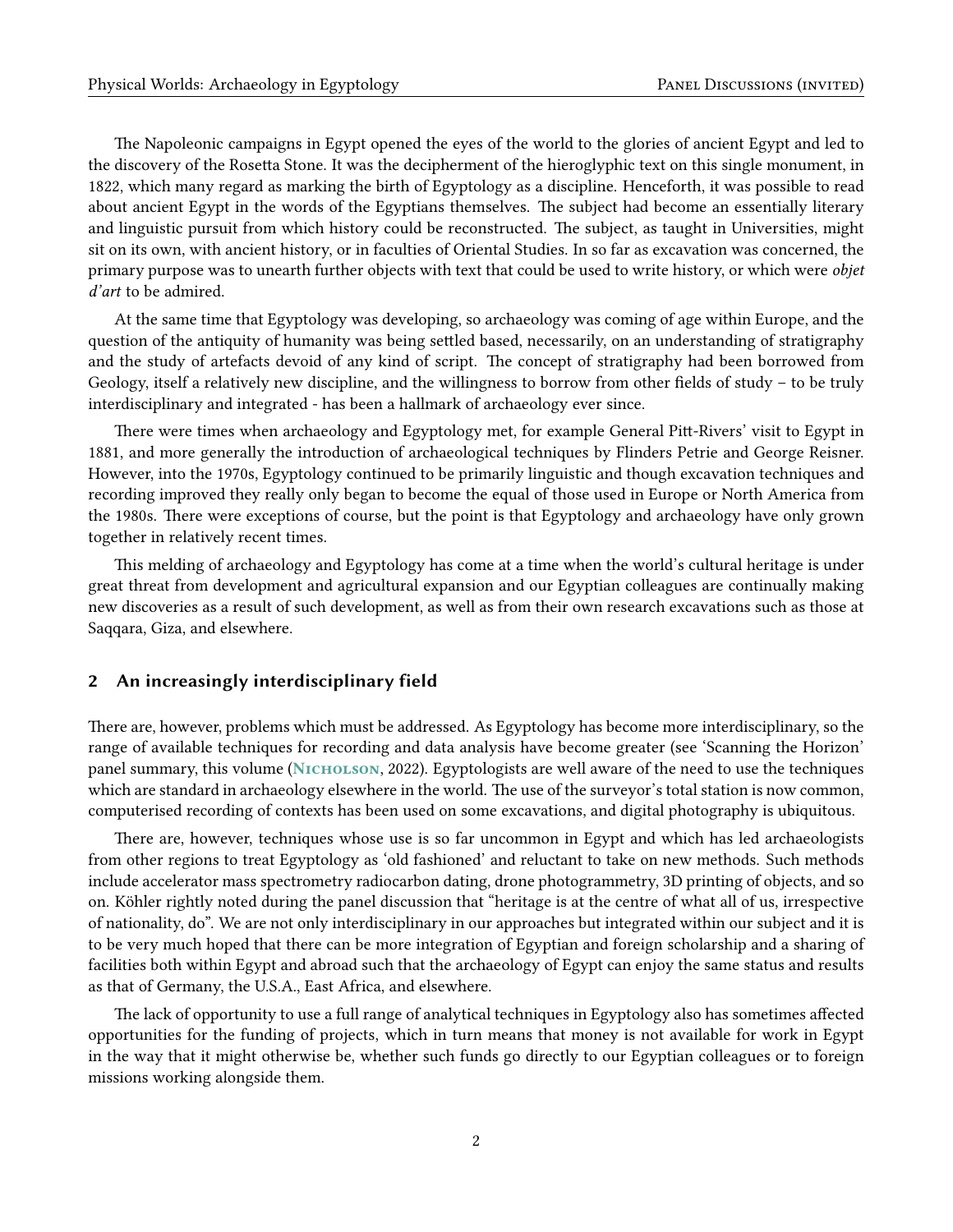However, there is another area which we should also mention here. Archaeology has, over the decades, undergone a series of great theoretical debates and some of these are now taking place within Egyptology, though with the benefit of insights gained from archaeology. It is to be hoped that such debates will be fruitful and less divisive than they have sometimes been in archaeology and that they will integrate fully with the new analytical and recording methods available.

## 3 Planning for the future

Continuing the historical theme, Liszka made the point that we should consider how we prepare the ground for archaeologists a century from now. Should we, for example, be conservative in what we excavate, leaving areas for excavation with techniques that we cannot yet foresee or should we rather concentrate on excavating in advance of potential urban and agricultural expansion onto archaeological sites.

The point was made that much can now be done with readily accessible technologies, notably smartphones and digital cameras, which can provide quick and efficient recording on site and which are widely available amongst our colleagues in the antiquities inspectorates and among foreign missions.

Marouard followed this theme in considering how approaches to settlement archaeology might develop in the future. Where permission is granted for their use, the employment of airborne lidar and 'drone' photography holds great promise for extensive and efficient recording of settlement sites and locating them in the landscape. He pointed out that satellite imagery is now sufficiently old that there is a bank of historical images that can be compared with more recent ones to assist in the mapping of archaeological features and to monitor agricultural and settlement enchroachment. A means must be found to salvage what remains of sites which have inevitably been impacted by modern activities, both in the deserts and on the fringes of the Nile Valley.

The theme of changes was carried forward in a general discussion around traditional crafts and ancient technologies that are fast disappearing . It is both important and urgent that we collect the traditional knowledge of craftsmanship all over Egypt, not only for the study of ancient techniques but also as part of the study of Egyptian heritage, expertise, and artistry. Egyptian researchers are particularly well placed to carry out such work as they have both the linguistic skills and relative ease of access.

Graham considered the ways in which we should plan multi- / inter- disciplinary projects, noting that integration should take place at the developmental stage of the project looking at shared goals etc. from the outset, such that the publications arising from them are suitable to meet the needs of the various stakeholders, e.g. funders, the public, the academic community, and the academic needs of individual project members. This is an area which is not always considered in the planning stage, as Liszka pointed out elsewhere in the discussion. Specialists from outside archaeology/Egyptology may have specific publication requirements that fall beyond the traditional publication outlets of our discipline(s). In order that they can be fully engaged with the project it is necessary to agree at an early stage where they might publish beyond the final monograph or archaeological paper relating to the project.

Consideration was also given to the potentially negative aspects of developing technologies within archaeology/Egyptology (also considered by the 'Scanning the Horizon' panel). How do we best deal with the great quantities of data presented? How can it be adequately archived for the future, ensuring that it is migrated as and when necessary so that it remains accessible for the future?

Köhler's comment that heritage is at the centre of what all of us do was very much a fixed point in discussions and she was able to bring to bear a number of examples in support of the points made by the panel and moderator. There was general agreement that the closer integration of archaeology and Egyptology has opened new areas of